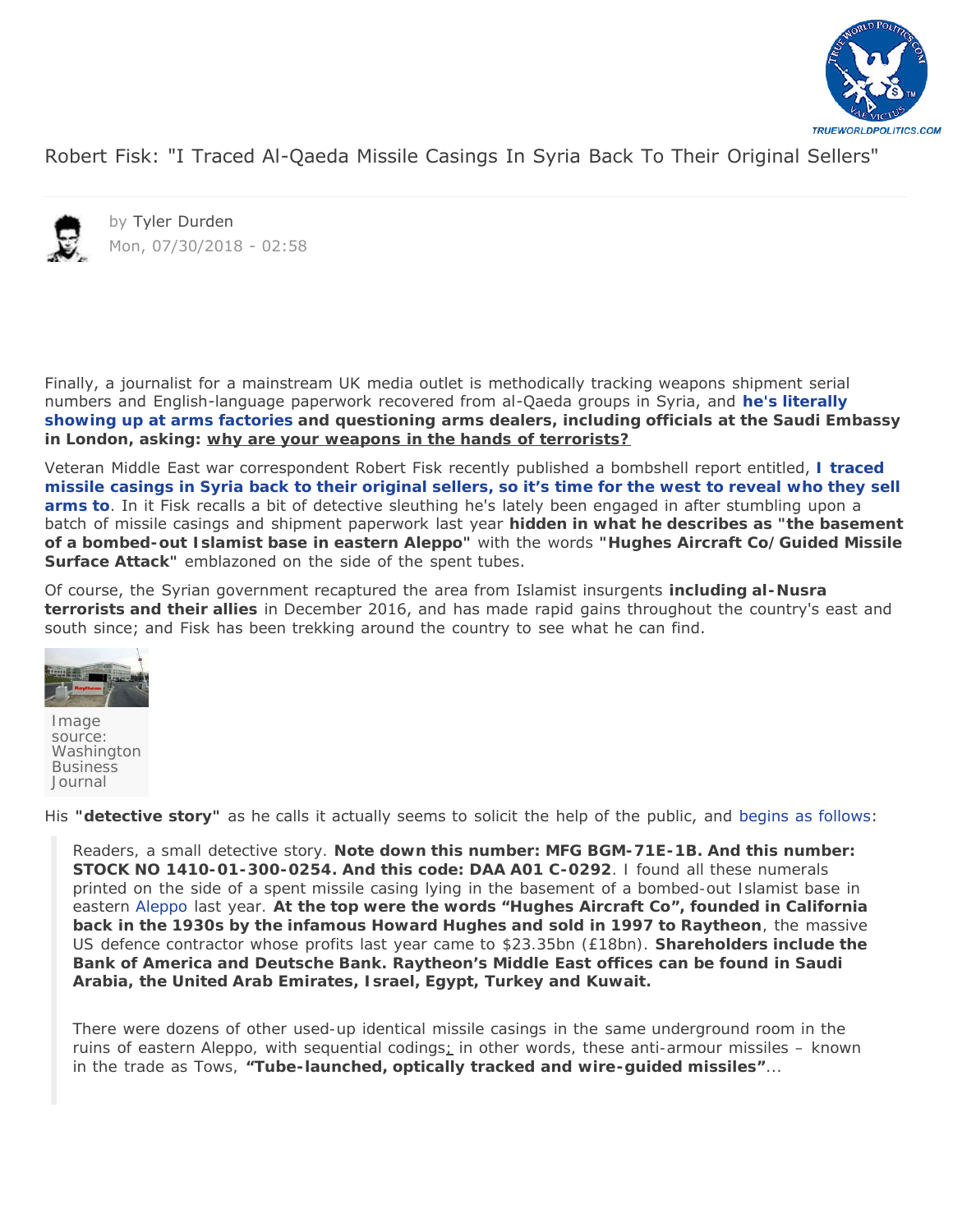

*A prior spent missile tube in Syria with "Hughes Aircraft Company" listed as manufacturer which surfaced in 2014 (not part of the same batch of weapons analyzed in Fisk's report). Notice the attempt to scratch off the serial numbers. Via [Armament](http://armamentresearch.com/us-produced-tow-2a-atgws-in-syria/) [Research Services](http://armamentresearch.com/us-produced-tow-2a-atgws-in-syria/)*

The past year especially has seen an uptick in such systematic attempts to trace foreign-supplied weapons on the Syrian battlefield, **most of them recovered from internationally designated terrorists groups (even ISIS)**, back to their origination points. We've previously detailed a number of these reports, for example: *[Journalist Interrogated, Fired For Story Linking CIA And Syria Weapons Flights](https://www.zerohedge.com/news/2017-08-28/journalist-interrogated-fired-story-linking-cia-and-syria-weapons-flights)* as well as *[Weapons](https://www.zerohedge.com/news/2017-12-15/weapons-went-cia-isis-less-two-months-new-study-reveals) [Went From The CIA To ISIS In Less Than Two Months](https://www.zerohedge.com/news/2017-12-15/weapons-went-cia-isis-less-two-months-new-study-reveals)* — the latter based on extensive arms tracking and field forensics research produced by [Conflict Armament Research](http://www.conflictarm.com/publications/) (CAR).

Robert Fisk, however, represents the rare instance of a prominent journalist on a lone mission to trace weapons serial numbers recovered from the foreign-backed Syrian insurgency **back to their origins in the United States** (worrisome for US intelligence and military leaders, as *The Guardian* [has called him](https://www.theguardian.com/media/2008/apr/13/middleeastthemedia.lebanon) "one of the most famous journalists in the world" for his being unrelenting in his investigations).

Fisk continues by relating **the moment he confronted a former Hughes Aircraft (now Raytheon) executive** about finding their product [in the hands of terrorists](https://www.independent.co.uk/voices/syria-missile-arms-deals-west-us-uk-saudi-arabia-a8459731.html):

*Some time ago, in the United States, I met an old Hughes Aircraft executive who laughed when I told him my story of finding his missiles in eastern Aleppo. When the company was sold, Hughes had been split up into eight components, he said. But assuredly, this batch of rockets had left from a US government base. Amateur sleuths may have already tracked down the first set of numbers above. The "01" in the stock number is a Nato coding for the US, and the BGM-71E is a Raytheon Systems Company product. There are videos of Islamist fighters using the BGM-71E-1B variety in Idlib province two years before I found the casings of other anti-tank missiles in neighbouring Aleppo. As for the code: DAA A01 C-0292, I am still trying to trace this number.*

Fisk writes further that even if he doesn't ultimately come up with the American base from which the missiles originated, as well as specific factory they were made, he knows one thing for sure, that both Hughes/Raytheon and the US government have **erected a paper trail system designed to shield them from violating anti-terror laws**.



*Robert Fisk recently drew controversy [after writing](https://www.zerohedge.com/news/2018-04-17/famed-war-reporter-robert-fisk-reaches-syrian-chemical-attack-site-concludes-they) that he failed to find evidence of a government*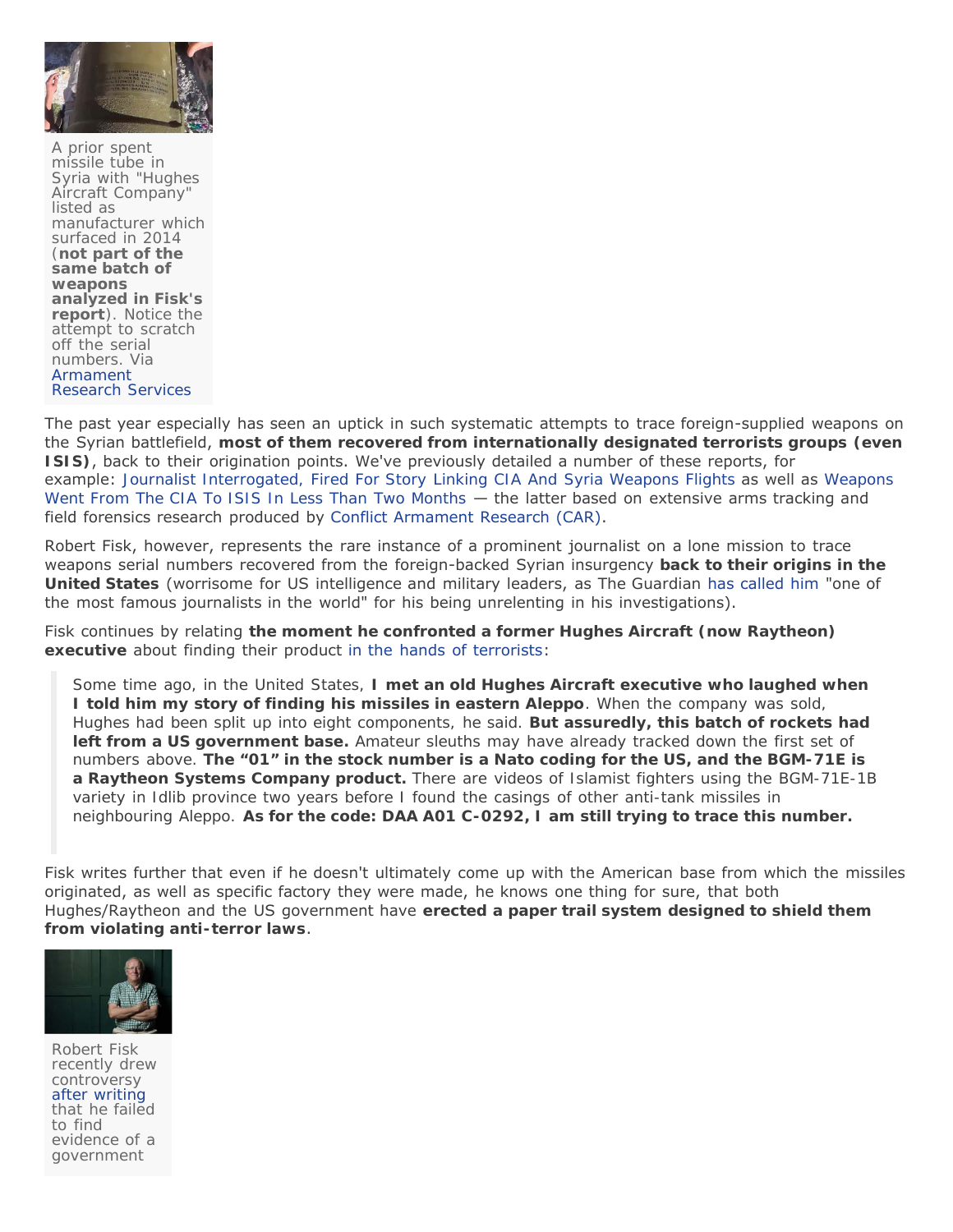*chemical weapons attack on Douma as the first journalist to enter the site and interview eyewitnesses.*

He explains of this legal cover, **"This missile will have been manufactured and sold by Hughes/Raytheon absolutely legally to a Nato, pro-Nato or "friendly" (i.e. pro-American) power (government, defence ministry, you name it)**, and there will exist for it an End User Certificate (EUC), a document of impeccable provenance which will be signed by the buyers – in this case by the chaps who purchased the Tow missiles in very large numbers – stating that they are the final recipients of the weapons."

And yet there's no actual way of knowing that the official "recipients" identified as the "end user" are in fact the end users, as Fisk's investigation proves (for the fact that **he found the missile batch in a former Nusra/ISIS/al-Qaeda stronghold**).

*How many of these advanced Raytheon-made weapons does al-Qaeda still have in its possession? Does anyone in Washington or London even care?*

| <b>Raytheon TOW Wireless Missile</b> |  |
|--------------------------------------|--|
|                                      |  |
|                                      |  |

He [points out](https://www.independent.co.uk/voices/syria-missile-arms-deals-west-us-uk-saudi-arabia-a8459731.html) that **"there is neither an obligation nor an investigative mechanism** on the part of the arms manufacturers *to ensure that their infinitely expensive products are not handed over by 'the buyers' to Isis, al-Nusra/al-Qaeda* – which was clearly the case in Aleppo – or some other anti-Assad Islamist group in Syria branded by the US State Department itself as a 'terrorist organisation'". So much for US anti-terror *material support* laws huh?

Naturally, Fisk follows up with an appropriately [sarcastic](https://www.independent.co.uk/voices/syria-missile-arms-deals-west-us-uk-saudi-arabia-a8459731.html) quip:

*Of course, the weapons might have been sent (illegally under the terms of the unenforceable EUC) to a nice, cuddly, "moderate" militia like the now largely non-existent "Free Syrian Army", many of whose weapons – generously donated by the west – have fallen into the hands of the "Bad Guys"; i.e. the folk who want to overthrow the Syrian regime (which would please the west) but who would like to set up an Islamist cult-dictatorship in its place (which would not please the west).*

Indeed it confirms what former MI6 spy and British diplomat Alastair Crooke once stated *—* that the CIA knowingly established the basis of a ["jihadi Wal-Mart"](http://www.bbc.co.uk/programmes/b06s0qy9) of sorts *—* to which ISIS had immediate and easy access. **Crooke noted that the weapons program was set up with "plausible deniability" in mind**, which would allow its American intelligence sponsors to be **shielded from any potential future legal prosecution or public embarrassment**.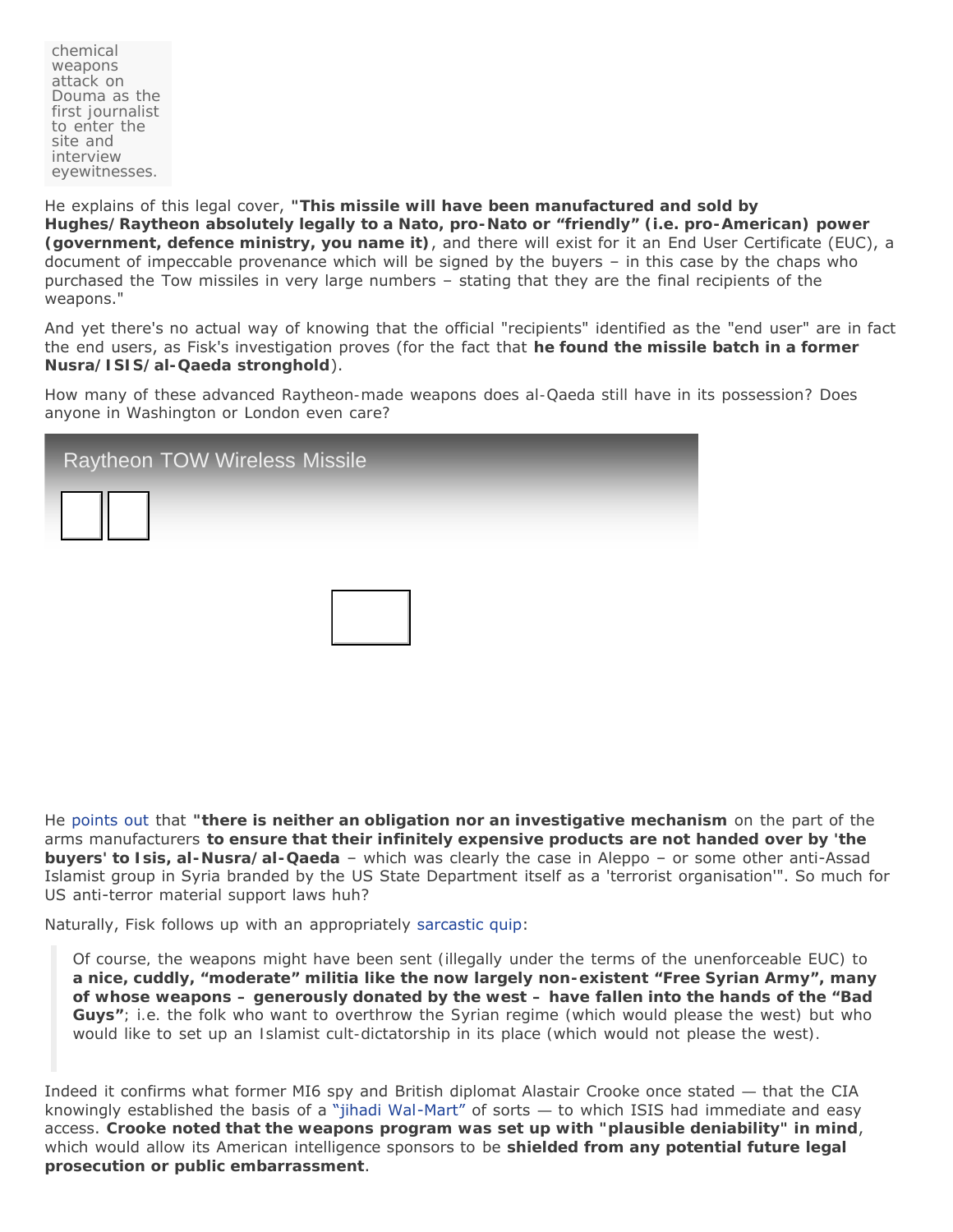Crooke noted in a [2015 BBC interview that](http://www.bbc.co.uk/programmes/b06s0qy9), "The West does not actually hand the weapons to al-Qaida, let alone to ISIS…, *but the system they've constructed leads precisely to that end***."**

Fisk confirms this analysis when he [concludes,](https://www.independent.co.uk/voices/syria-missile-arms-deals-west-us-uk-saudi-arabia-a8459731.html) *Thus al-Nusra can be the recipients of missiles from our "friends" in the region – here, please forget the EUCs – or from those mythical "moderates" who in turn hand them over to Isis/al-Nusra, etc, for cash, favours, fear or fratricidal war and surrender*.

And then he shreds both the weapons companies and Western governments that make it all happen, noting that though a certain weariness, banality and self-imposed ignorant laziness has generally set in when it comes to major media investigating these things, **this continues to be** *a huge, scandalous story of epic dimensions that ought to demand exposing all involved.*

Fisk rages:

*Why don't Nato track all these weapons as they leave Europe and America? Why don't they expose the real end-users of these deadly shipments? The arms manufacturers I spoke to in the Balkans attested that Nato and the US are fully aware of the buyers of all their machine guns and mortars.*

*Why can't the details of those glorious end user certificates be made public* **– as open and free** *for us to view as are the frightful weapons which the manufacturers are happy to boast in their catalogues.*

Though dutifully ignored in the American mainstream press (and thus we feel it our duty to continue the coverage), Fisk is in the midst of a multi-part investigative series for his the *Independent* (UK) *—* recently tracking foreign supplied arms to the doorsteps of US-partnered suppliers in the Balkans, as well as the Saudi embassy in London, where **he presented shipping and manufacturer's paperwork proving that various medium weaponry went straight from European factories to terrorist group in Syria via the Saudis** (including munitions factory workers' eyewitness accounts of Saudi officials inspecting the facility).



*[The](https://www.independent.co.uk/voices/syria-war-bosnia-saudi-arabia-aleppo-weapons-arms-deals-a8451841.html) [Independent](https://www.independent.co.uk/voices/syria-war-bosnia-saudi-arabia-aleppo-weapons-arms-deals-a8451841.html) [has](https://www.independent.co.uk/voices/syria-war-bosnia-saudi-arabia-aleppo-weapons-arms-deals-a8451841.html) [published](https://www.independent.co.uk/voices/syria-war-bosnia-saudi-arabia-aleppo-weapons-arms-deals-a8451841.html) over a dozen items of paperwork recovered from al-Nusra (Syrian al-Qaeda) positions in Aleppo.*

Predictably, Saudi officials denied the evidence, saying *[the Kingdom did not give](https://www.independent.co.uk/voices/syria-war-bosnia-saudi-arabia-aleppo-weapons-arms-deals-a8451841.html) "practical or other support to any terrorist organisation [including Nusrah and Isis] in Syria or any other country" and described the allegations raised by The Independent as "vague and unfounded"*.

Fisk responds in his [latest column:](https://www.independent.co.uk/voices/syria-missile-arms-deals-west-us-uk-saudi-arabia-a8459731.html)

*These papers were not "vague" – nor was the memory of the Bosnian arms controller who said they went with the mortars to Saudi Arabia and whose shipment papers I found in Syria. Indeed, Ifet Krnjic, the man whose signature I found in eastern Aleppo, has as much right to have his*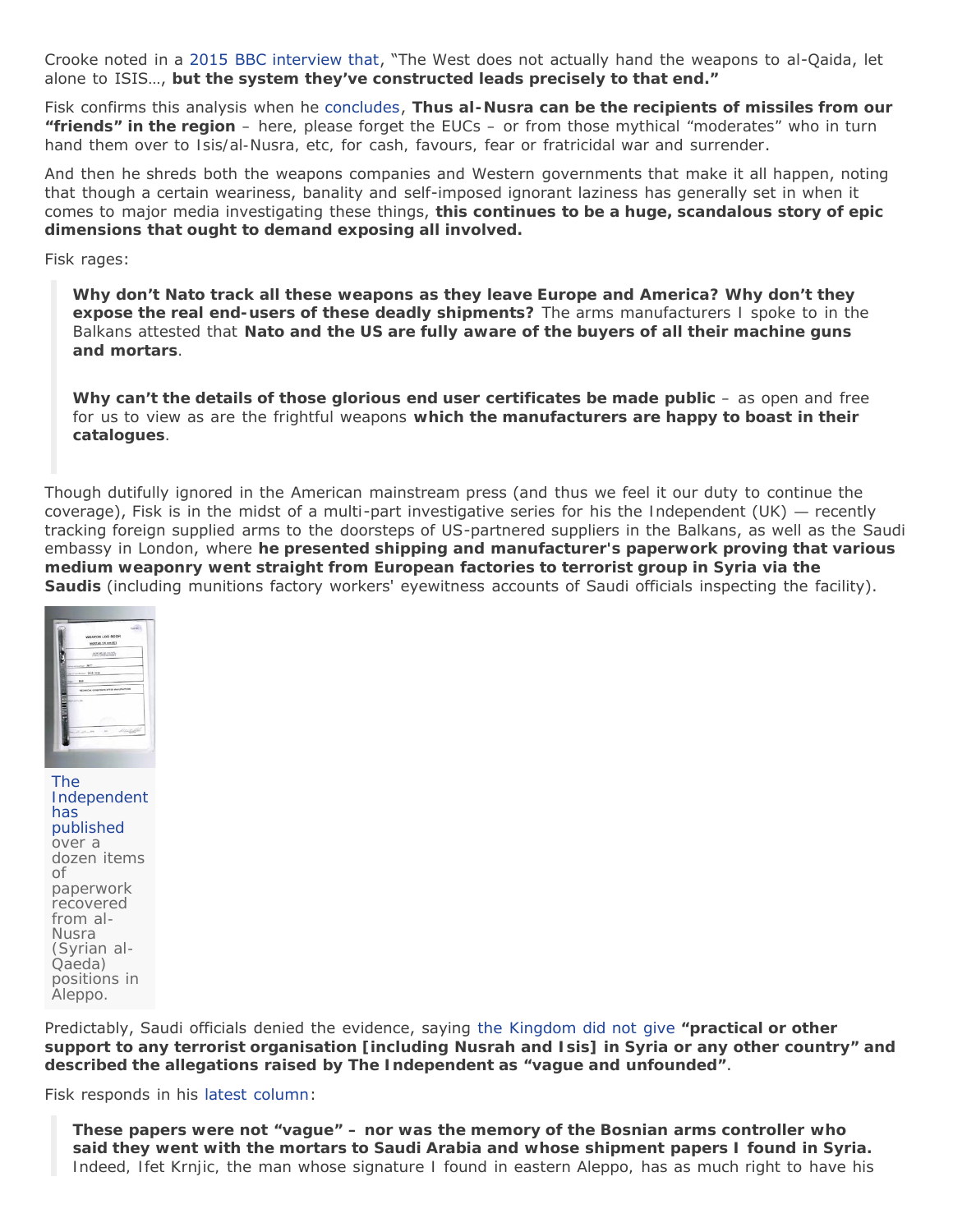*word respected as that of the Saudi authorities. So what did Saudi Arabia's military personnel – who were surely shown the documents – make of them? What does "unfounded" mean? Were the Saudis claiming by the use of this word that the documents were forgeries?*

And Fisk answers his own question in concluding, "I bet they're not," explaining, **"For I don't think either Nato or the EU has the slightest interest in chasing the provenance of weapons in the hands of Islamist fighters in Syria or anywhere else in the Middle East** – certainly not in the case of Damascus, where the west has just given up its attempt to unseat Assad."

\* \* \*

We might also recall, lest it disappear down the collective public memory hole forever, that all the way back in 2013 when as all analysts agree the Obama White House came [very close to launching](https://www.lrb.co.uk/v36/n08/seymour-m-hersh/the-red-line-and-the-rat-line) an Iraq-style war of regime change against Damascus... *guess who was a foremost media "expert" aggressively lobbying for regime change?*

At that time **Stephen Hadley, then a** *Raytheon director* ([since 2009\)](https://www.reuters.com/finance/stocks/company-officers/RTN) and former National Security Advisor to George W. Bush, made **multiple appearances on FOX, CNN, MSNBC, and Bloomberg News during the height of the national debate over whether the US should go to war in Syria**. In all of these appearances, as well as in an influential *[Washington Post](http://articles.washingtonpost.com/2013-09-08/opinions/41881087_1_chemical-weapons-hassan-rouhani-syria)* [op-ed piece,](http://articles.washingtonpost.com/2013-09-08/opinions/41881087_1_chemical-weapons-hassan-rouhani-syria) **he argued for a U.S. missile strike on Damascus as a matter of national security**.

In each case, **Hadley was presented as an objective national security expert** – it was only his role as former national security advisor that was revealed.

However, the meticulously researched [Public Accountability Initiative](https://public-accountability.org/2013/10/conflicts-of-interest-in-the-syria-debate/) [media study](http://public-accountability.org/2013/10/conflicts-of-interest-in-the-syria-debate/) of pro-war pundits that had undisclosed ties to the defense industry exposed him as not at all a "neutral expert" in this summary statement about Hadley'[smultiple network TV appearances:](https://public-accountability.org/2013/10/conflicts-of-interest-in-the-syria-debate/)

*In each case, Hadley's audience was not informed that he serves as a director of Raytheon, the weapons manufacturer that makes the Tomahawk cruise missiles that were widely cited as a weapon of choice in a potential strike against Syria. Hadley earns \$128,500 in annual cash compensation from the company and chairs its public affairs committee. He also owns 11,477 shares of Raytheon stock, which traded at all-time highs during the Syria debate (\$77.65 on August 23, making Hadley's share's worth \$891,189). Despite this financial stake, Hadley was presented to his audience as an experienced, independent national security expert.*

Sadly as the study confirmed across multiple networks, such an example as Hadley is still pretty much par for the course in terms of major "experts" who "independently" lobby for war on news talk panels.

Raytheon, the manufacturer of the BGM-71 TOW (Hughes was bought out by Raytheon in 1997), has been